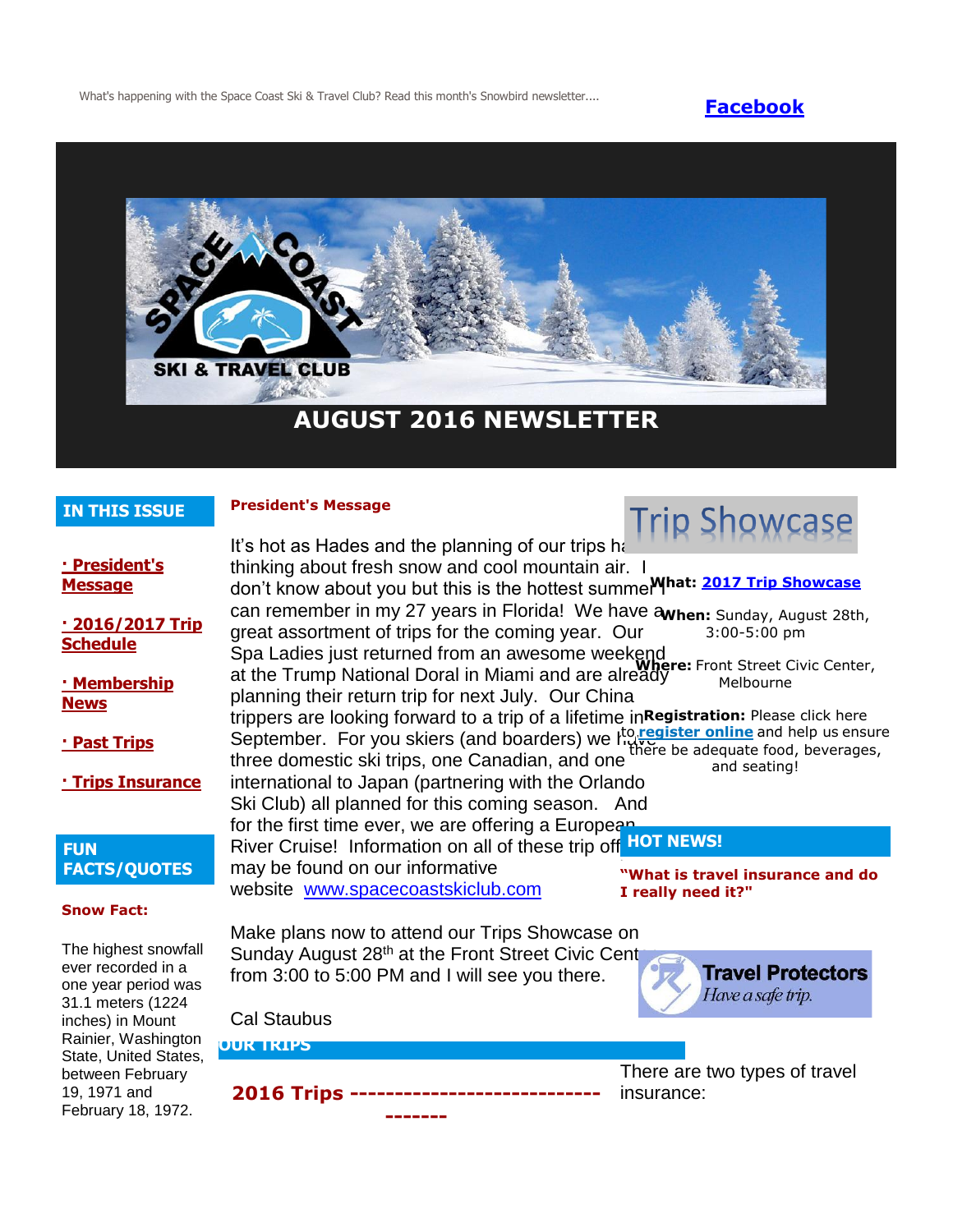#### **Ski/Snowboard Quotes:**

"Cross country skiing is great if you live in a small country."

 $\sim$ Steven Wright

#### **MEMBER INFO**

#### **Membership News**

Don't forget that your membership will also provide reciprocity for any other Florida Ski Council trips (for only a \$1 fee to other club trip costs)!

Please consider getting involved as assistants are welcomed to help the Board with activities and trips. If you're interested in volunteering, see where your talents fit in and consider helping our club thrive!

# **[JOIN US](http://spacecoastskiclub.com/Join)**

Not a member yet? If you would like to become a member, simply click the JOIN US button above to complete the membership application online or to download the application.

Club membership fees are listed below:

**·** Individual Membership-

## **\* [China:](http://spacecoastskiclub.com/event-2024853) September 12-26th, 2016 (SOLD OUT)**

With an optional Extension to Beijing September 26-30th, this trip promises to be fantastic! Trip Leaders Carla [Constantino](mailto:Carla@SpaceCoastSkiClub.com) and [Clair Quenzler](mailto:clairqski@aol.com).

**2017 Trips --------------------------------------**

Our exciting 2017 trips are planned and registration is open! Start making your plans to join us next ski season and beyond!

**\* [Beaver Creek, CO:](http://spacecoastskiclub.com/event-2241834)** January 21st-28th, 2017

Join us on this FSC ski trip to the luxurious resort of Beaver Creek. Don't forget to get your hot fresh chocolate chip cookie as you leave the slopes each day! Full trip details and registration are available on the trip name link above. If you have any questions, contact Trip Leader [Pam](mailto:Pam@spacecoastskiclub.com)  [Kaercher.](mailto:Pam@spacecoastskiclub.com)

**\* [Snowmass, CO:](http://spacecoastskiclub.com/event-2278222)** February 11th-18th, 2017

Join us as we go back to the resort of Snowmass, a favorite of many Floridians', where with the Power of Four you can experience four different mountains. Full trip details and registration are available on the trip name link above. If you have any questions, contact Trip Leaders [Brice](mailto:Brice@spacecoastskiclub.com)  [Crossley](mailto:Brice@spacecoastskiclub.com) or [Jeannie Kilpatrick-Staubus](mailto:Jeannie@spacecoastskiclub.com).

#### **\* [Banff/Lake Louise,](http://spacecoastskiclub.com/event-2257100)**

**[Canada:](http://spacecoastskiclub.com/event-2257100)** February 25th-March 4th, 2017

Join us on a 2 for 1 FSC trip special going to 2 world class Fairmont ski resorts in the Canadian Rockies. Full trip details and registration are

1. There is medical insurance to cover your medical expenses if you got sick or injured unexpectedly on your trip along with medical air evacuation.

This type of insurance is very inexpensive and provides "peace of mind"! Typical medical plan is as low as \$21pp no matter what the age!

2. Then there is trip cancellation and trip interruption insurance that comes in a package that includes trip cancellation and trip interruption coverage, medical coverage, medical air evacuation and other benefits such as lost or delayed luggage, travel delay due to bad weather and coverage for missed connections.

When travelers are suddenly forced to cancel expensive trips due to illness, injury or a death in the family and they do not have this insurance, they lose 100% of their money the closer they get to their departure date.

The price is based on your age, the state in which you reside and most importantly the cost of your trip including land, air and lift tickets. With group travel, the package price can be reduced.

### **PHOTOS**

#### **Trip and Event Photos**

We have photo albums of most of our past trips and events with hundreds of fantastic pictures! If you want to look through all of the great photos, simply click on to visit

the **[Photos](http://spacecoastskiclub.com/Default.aspx?pageId=1628252)** page on our website. If you have great photos you'd like to add, contact our Webmaster Linda [O'Niell](mailto:lrod2127@gmail.com) and we will gladly add them to our online albums!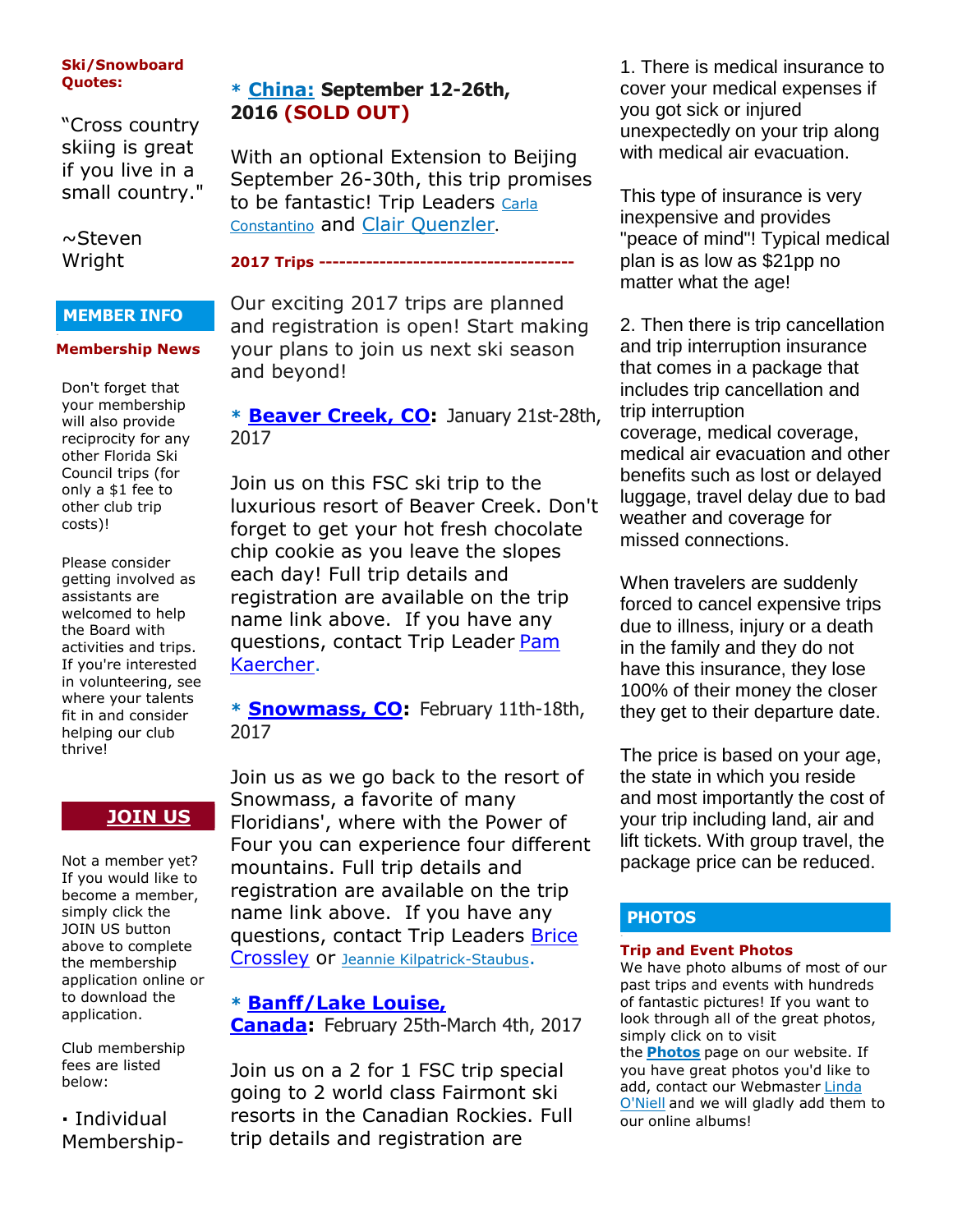\$30 annually

**·** Family Membership- \$50 annually available on the trip name link above. If you have any questions, contact Trip Leader [Debbie Steininger.](mailto:dsteininger@cfl.rr.com)

**\* [Sun Valley, Idaho:](http://spacecoastskiclub.com/event-2280066)** March 4th-11th, 2017

Join us on a winter adventure to the legendary ski resort of Sun Valley. Full trip details and registration are available on the trip name link above. If you have any questions, contact Trip Leader [Jeff Koss](mailto:kaoshome@earthlink.net)

**\* [Ski and Tour Japan:](http://spacecoastskiclub.com/event-2298339)** March 7th-18th, 2017

Join us as we partner with Orlando Ski Club for this fantastic FSC trip to Japan. Full trip details and registration are available on the trip name link above.

**\* [European River Cruise:](http://spacecoastskiclub.com/event-2229276)** May 8th-20th, 2017

Join us as we cruise through Europe from Amsterdam to Basel. Full trip details and registration are available on the trip name link above. If you have any questions, contact Trip Leader [Pam Kaercher.](mailto:Pam@spacecoastskiclub.com)

**\* African Safari to Tanzania:** November 3rd-16th, 2017

Join us on a 14-day adventure covering five National Parks and the Island of Zanzibar. More details coming soon. If you have any questions, contact Trip Leader [Jeff Koss](mailto:kaoshome@earthlink.net)

**Past Trips - Trip Reports -----------------------**

Interested in reading about our trips? Go to our **[Trip Reports](http://spacecoastskiclub.com/PastTrips)** page to check them all out.

**\* [Trump National Spa at Doral](http://spacecoastskiclub.com/page-1854082): July 28th-31st, 2016**